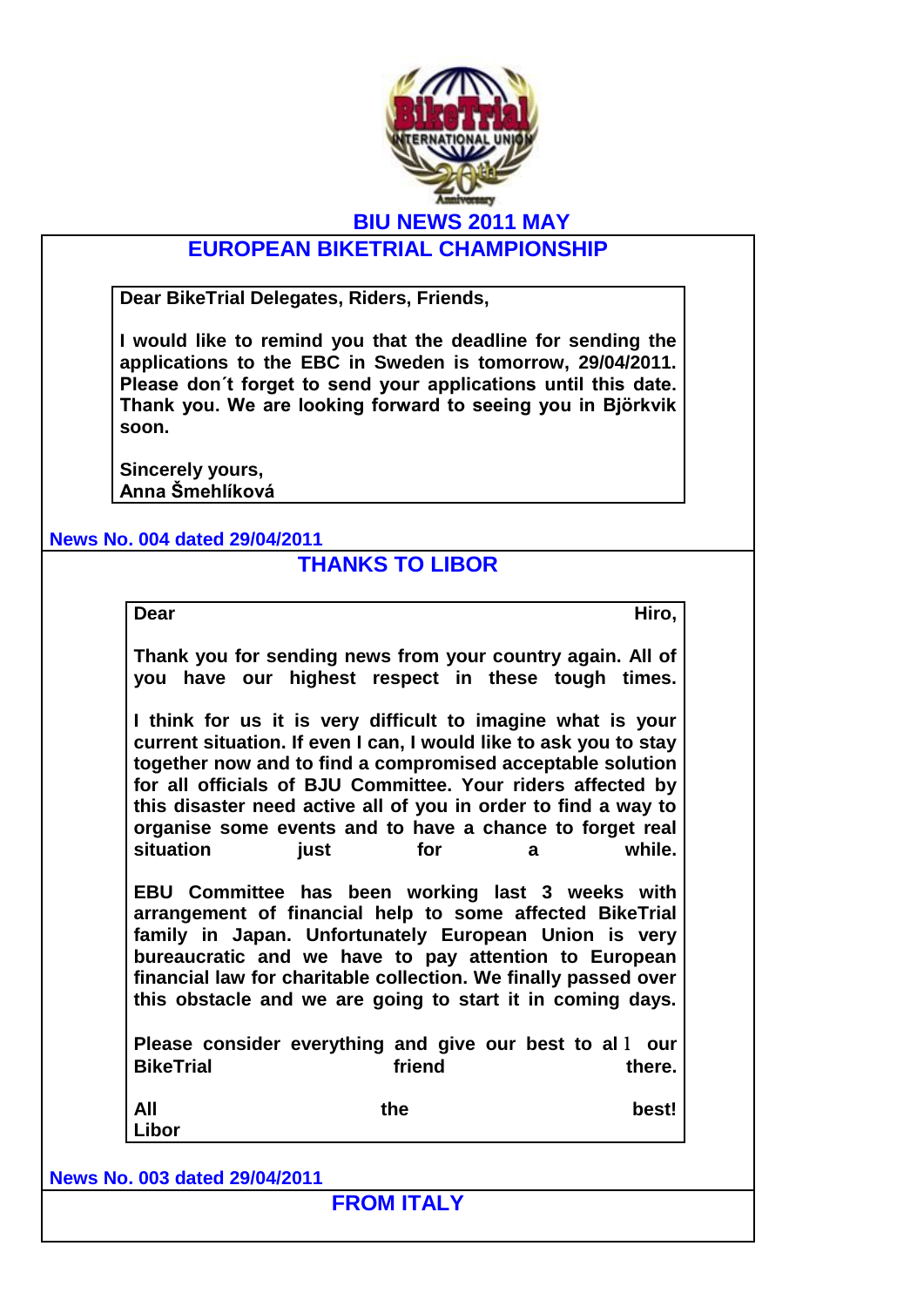**Hello Hiro, hello Peter,**

**I am happy to hear you and to get news from Japan, we had not information from you for a long time.** 

**I write many time to Peter this year and I am happy to read some news from USA. I see that my effort have give some results. I hope to met Peter this year and I hope he can reply to me at least one time.**

**Best regards, Giuliano Gualeni**

#### **News No. 002 dated 29/04/2011**

### **CORRESPONDENCE WITH CHINA**

### **Dear Hiro**

**Thanks for the news, hope your trip with Mishima to Miyagi successful. If possible please send me the information and photos after the event.**

**Best Regards Jason**

**Dear Jason,**

**Yes. I will send you the photos and my report after the event. I think many things will be changed after the catastrophe. It has to be like that. I have new project to promote Biketrial much more in the future. Up to now it is secret but I will start the campaign from the 1/May and you will know about it. I will send you my recent photo that I too a trip with my new bike on the train.**

**Sincerely yours,**

**Hiro**

**Dear Hiro**

**Seems some slim in the photo. Take care. Glad to see KC is growing up, I will make a page for the event. I have also contacted some cities to find possibility of WBC 2012 and WBMC 2011.**

**Best Regards Jason**

**Dear Jason,**

**KC is getting popular. I am trying my very best for the event and though it, I am trying to get much more people for our sport. BJU Mishima will close his office in Tokyo and he will move to Kameoka city Kyoto. Near to Kameoka Trial Land. This is his decision because Tokyo got so much influence from unclear problem. The base of Biketrial promotion in Japan will be Kameoka city. The next KC will be held on 19 June.**